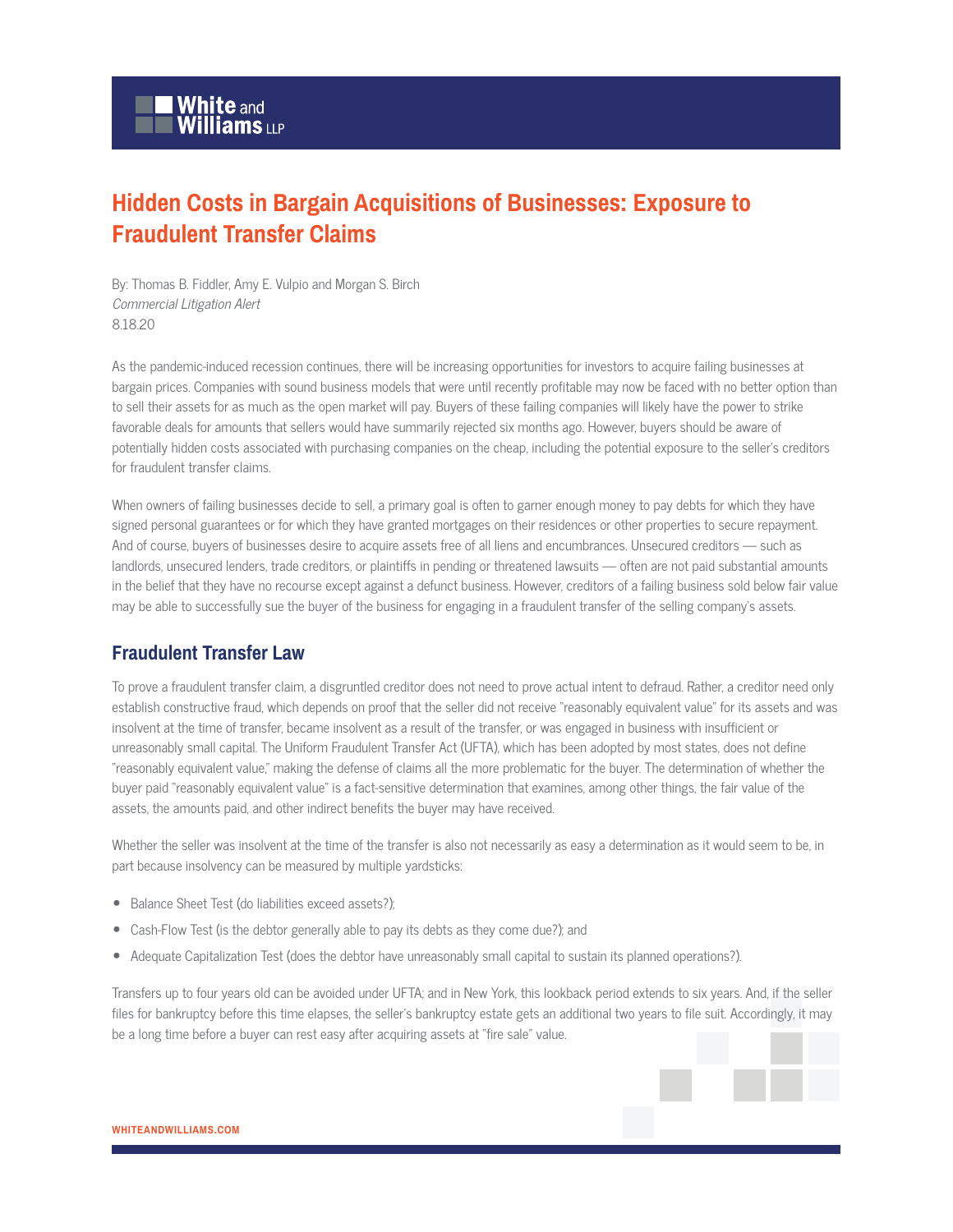

### **Fraudulent Transfer Scenario**

There are many cases involving fraudulent transfer claims being asserted against buyers of businesses. One such illustrative case is Vital Pharmaceuticals., Inc. v. USA Sports, LLC**[1]**. Vital Pharmaceuticals involved plaintiff VPX's efforts to hold USA Sports liable for over \$500,000 in products delivered to Boss Nutrition (Boss), for which payment was never received. VPX obtained a judgment against Boss in Florida but was unable to collect because Boss sold its assets, alleged to be worth \$3.3 million, to USA Sports for \$2.2 million. The asset sale included inventory, accounts receivable, and other intangible assets, and left Boss with virtually no assets. USA Sports also retained multiple Boss employees, operated out of the same location, and engaged in a virtually identical business to the one run by Boss.

In suing USA Sports, VPX asserted several successor liability causes of action, including claims that Boss fraudulently transferred the assets of its business. In denying USA Sport's Motion to Dismiss, the Middle District of Pennsylvania ruled that USA Sports stated a valid fraudulent transfer claim. Among other things, the court decided that VPX properly alleged that the value of the transferred assets was not reasonably equivalent to the consideration that USA Sports paid to Boss. Further, the court considered that the question of whether the buyer received reasonably equivalent value for its assets inherently involves questions of fact, which typically are for the jury to resolve.

#### **Risk Mitigation Strategies**

Although there is probably no absolute way to keep an aggrieved creditor from suing, there are common-sense ways to mitigate the risks of being sued and of being found liable for a fraudulent transfer. Perhaps the most important risk-mitigation strategy is for the buyer to obtain an appraisal of the fair value of seller's business or assets before completing the sale. The success of a fraudulent transfer claim depends on the creditor's ability to prove that the seller did not receive reasonably equivalent value for the business or asset sold. If prior to the sale, the parties obtain a fair-value opinion from an independent third party, the transaction is inherently more defensible. With an independent appraisal in hand, it becomes more difficult for the creditor to argue that the parties engaged in a sale simply to avoid the seller's obligation to pay its creditors or that the transaction was structured in a way to pay secured and guaranteed debt and without regard to the true value of the business or the business's assets. That said, it is important to choose an appraiser carefully and for the appraiser to scrutinize any information provided by seller to avoid a "garbage in, garbage out" scenario. If creditors challenge the independence of the appraisal, your appraiser must be prepared to stand behind his or her work.

Alternatively, buyers may have more comfort if the seller is represented by an investment banker who actively markets the assets before entering into a definitive agreement. Investment bankers typically keep detailed records of the sales leads, executed nondisclosure agreements, and offers received, among other objective data that can be used to show that the price paid, in fact, represented the fair value of the assets as determined by the market at the time — even if, due to the pandemic, that value was at a low point.

Finally, a buyer of a distressed business should do its homework on the seller's liabilities. If a seller's distress is sufficiently deep, it may be advisable to insist it seek Chapter 11 protection and structure the transaction as a Section 363 sale under the auspices of bankruptcy court approval. Previous concerns about the time and cost associated with a bankruptcy filing are mitigated because of the recently passed Small Business Reorganization Act, which went into effect in February 2020 and offers a quicker and cheaper path through Chapter 11 for businesses with debt less than \$7.5 million.